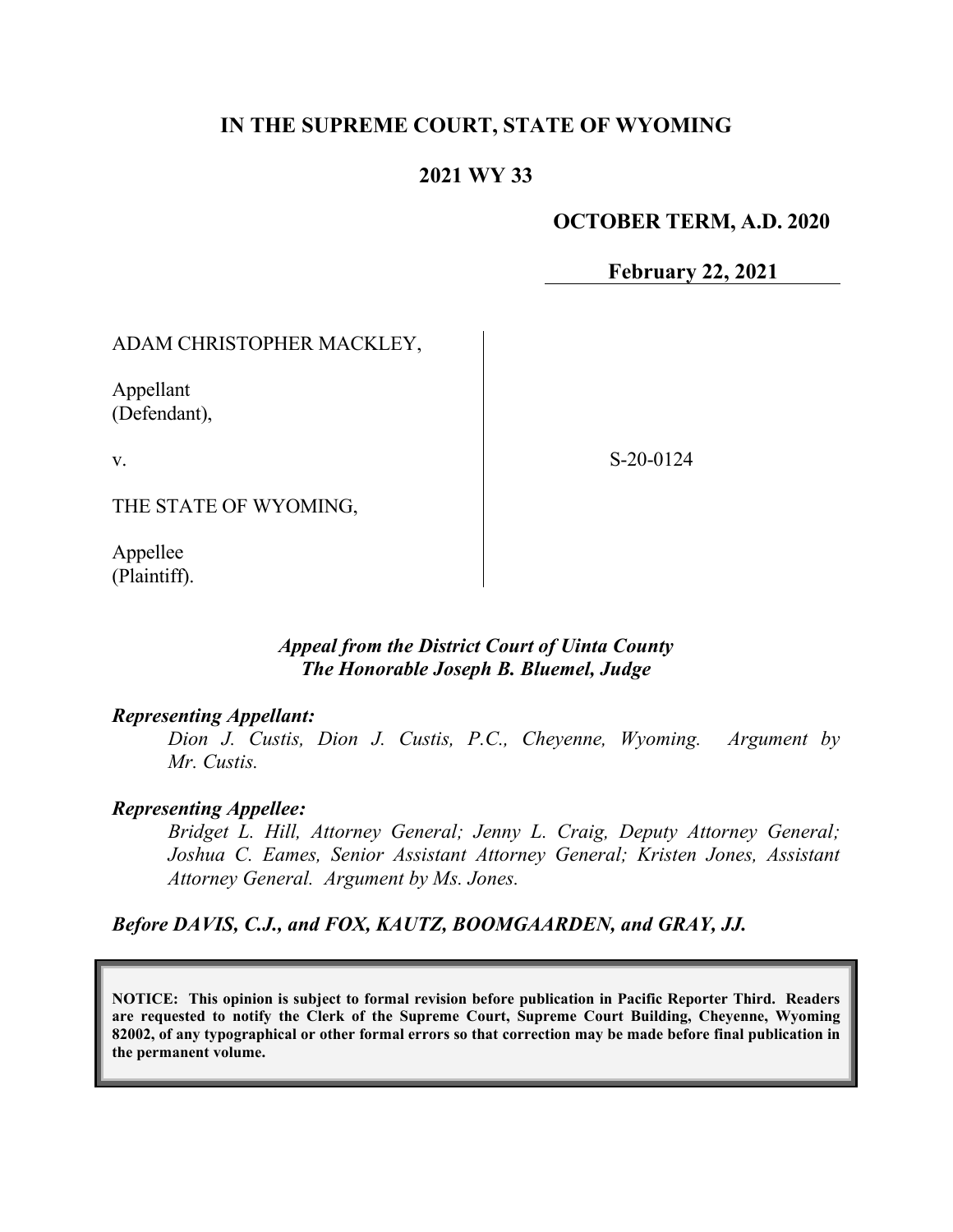# **FOX, Justice.**

[¶1] Rocky, a boxer, escaped his owner's grasp and attacked Mr. Mackley's dogs at his front door. A local teenager grabbed Rocky and dragged him into the street as the dog fight continued. Mr. Mackley got his gun and shot Rocky as he was held by the teenager. A jury convicted Mr. Mackley of aggravated animal cruelty and reckless endangering. He contends the jury was improperly instructed on the law of animal cruelty, and the evidence was insufficient to convict him of reckless endangering. We affirm.

## *ISSUES*

[¶2] The parties raise these issues:

- I. Whether Mr. Mackley waived his claim that jury instruction No. 15 misled the jury.
- II. Whether the district court properly instructed the jury on the law related to animal cruelty.
- III. Whether the evidence was sufficient to convict Mr. Mackley of reckless endangering.

## *FACTS*

[¶3] Gabriel and Danielle Mendez were walking their boxers, Rocky and Lola, when Rocky escaped Mr. Mendez's grasp and ran to Adam Mackley's front door, where Mr. Mackley's son was returning from walking the Mackleys' three dogs. As he lost hold of Rocky's leash, Mr. Mendez shouted for help from a group of kids playing basketball nearby. Some of the kids gave chase, including high school sophomore, P.V.

[¶4] Two of the Mackleys' dogs began to fight with Rocky on the Mackleys' porch. P.V. reached the top of the Mackleys' stairs, grabbed Rocky by his harness, and pulled Rocky down the stairs and into the street, while all three dogs continued to fight. P.V. heard Mr. Mackley's wife yell "shoot the dog" and saw Mr. Mackley appear and then disappear back into the house.

[¶5] In the street, P.V. continued to try to stop the ongoing dog fight, and was holding Rocky's front end up by his harness with both hands, with Rocky's hind end between his legs. While P.V. and Rocky were in that position, Mr. Mackley came back out of the house, into the street, and shot Rocky in the neck. P.V. did not realize Mr. Mackley had a gun until he felt Rocky go limp in his arms.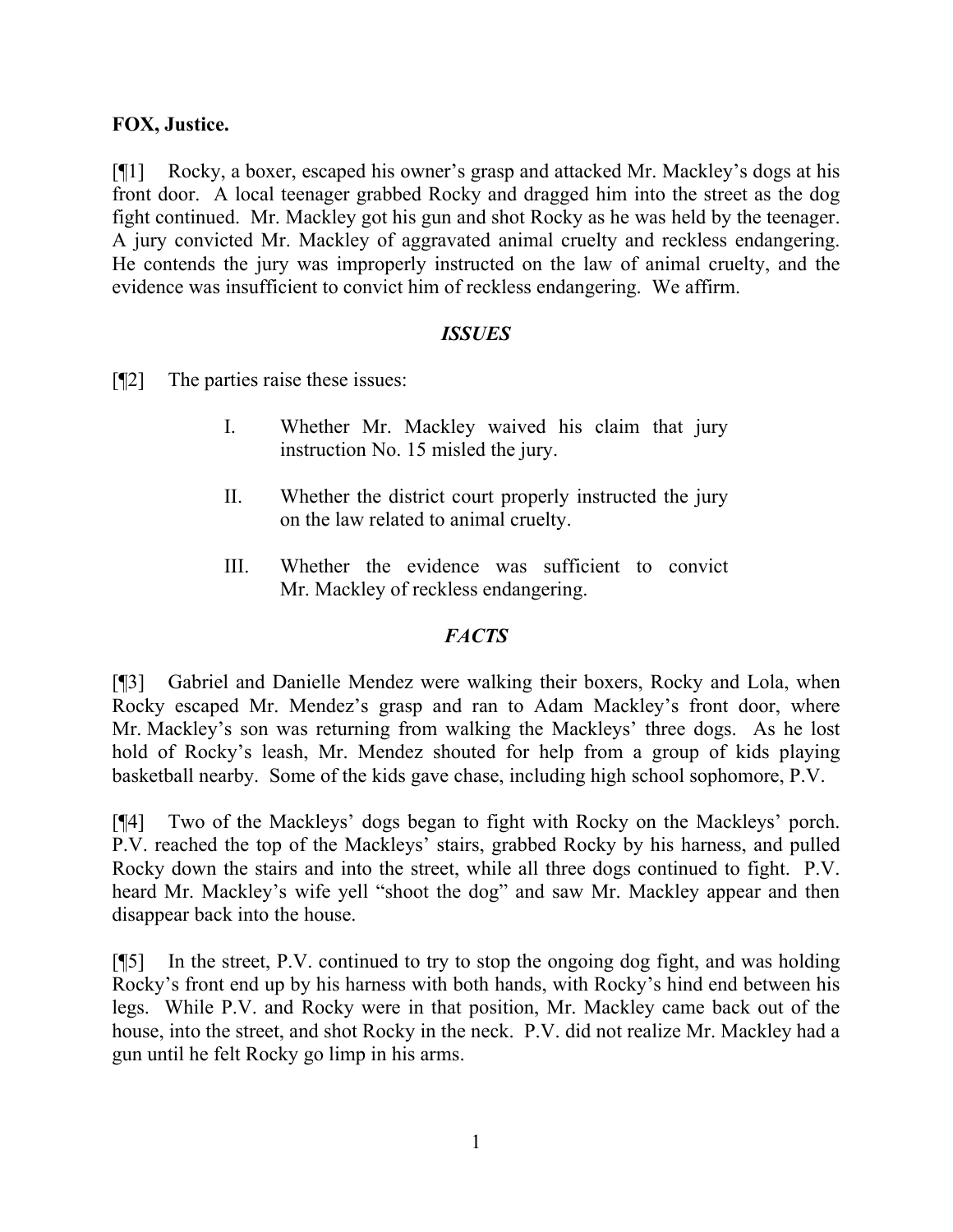[¶6] The State charged Mr. Mackley with aggravated cruelty to animals under Wyo. Stat. Ann. § 6-3-203(c)(vii) & (n) (LexisNexis 2017), a felony, and reckless endangering under Wyo. Stat. Ann. § 6-2-504(a), a misdemeanor. The district court agreed to give instruction No. 15, offered by the State and Mr. Mackley as a theory of defense instruction on the animal cruelty charge.

[¶7] The State and Mr. Mackley each submitted elements instructions on the aggravated cruelty to animals charge. The district court declined to give Mr. Mackley's version, which contained excerpts of the animal cruelty statute, including subsection (m)(i). Subsection (m) creates an exception to the animal cruelty statute when a person humanely destroys an animal or livestock. Wyo. Stat. Ann. § 6-3-203(m)(i).

[¶8] At the close of the State's evidence, and again after the close of all evidence, Mr. Mackley moved for judgment of acquittal on both charges. He argued that the Wyoming Legislature made it clear that it is not cruelty to animals "where an animal is humanely destroyed, . . . where that animal isn't shot multiple times or shot in a manner to cause it undue pain or anguish or any substantial, significant, lingering issue, pain or injury." As for reckless endangering, he argued the State did not provide evidence that he intentionally pointed a firearm at anyone, which he contended the statute required. The court denied the motions on Count I and reserved ruling on Count II. The jury found Mr. Mackley guilty on both counts. Mr. Mackley appeals, and we affirm.

## *DISCUSSION*

[¶9] Mr. Mackley claims the district court erred when it gave instruction No. 15 because it was confusing and erred when it denied his proposed elements instruction. He also claims the evidence was insufficient to convict him of reckless endangering.

# *I. Mr. Mackley waived his argument that jury instruction No. 15 was confusing or misleading*

[¶10] The parties jointly submitted instruction No. 15, which the State characterized as a "theory of defense."<sup>[1](#page-2-0)</sup> At two points during the instruction conference, Mr. Mackley's attorney told the court he agreed with the instruction.

<span id="page-2-0"></span><sup>&</sup>lt;sup>1</sup> The instruction read:

If you find that Gabriel and Danielle Mendez'[s] dog was shot by Defendant Adam C. Mackley beyond a reasonable doubt then you must further find, beyond a reasonable doubt, that conduct occurred "while the animal was on property where the animal was authorized to be present."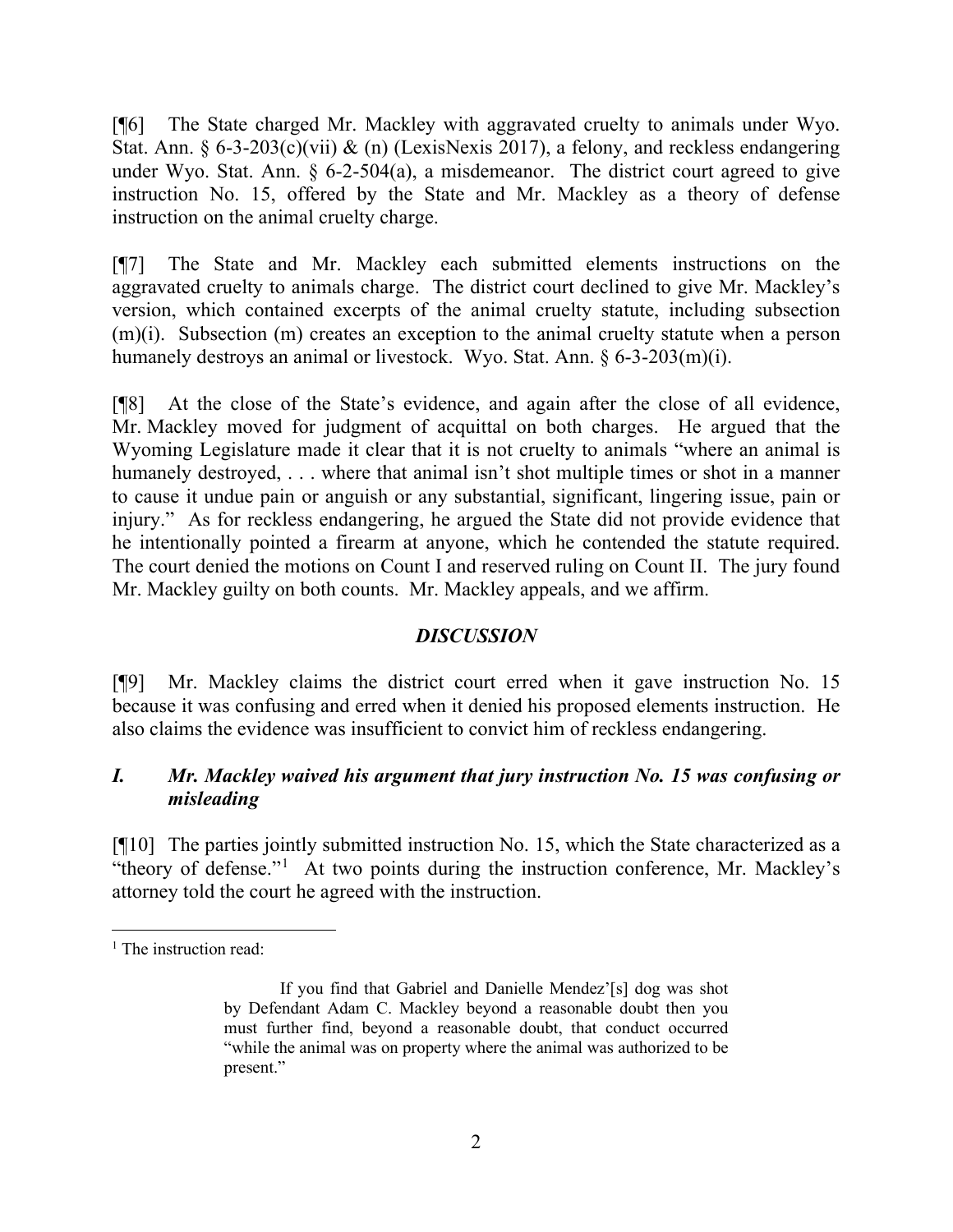[¶11] On appeal, Mr. Mackley argues the instruction was confusing and misleading because it left doubt whether the jury understood under what circumstances Mr. Mackley could be found guilty. The State argues Mr. Mackley waived this argument because he "requested" instruction No. 15. "We reject attempts by a defendant to turn a trial strategy into an appellate error." *Toth v. State*, 2015 WY 86A, ¶ 45, 353 P.3d 696, 710 (Wyo. 2015) (quoting *Ortiz v. State*, 2014 WY 60, ¶ 81, 326 P.3d 883, 899 (Wyo. 2014)). "The doctrine of invited error prohibits a party from raising on appeal alleged trial court errors that were induced by that party's actions." *Jackson v. State*, 2019 WY 81, ¶ 9, 445 P.3d 983, 986 (Wyo. 2019) (quoting *Toth*, 2015 WY 86A, ¶ 45, 353 P.3d at 710). When a party affirmatively waives a right or objection, we do not review it; however, when a party merely forfeits a right or objection, we review for plain error. *Jackson*, 2019 WY 81, ¶ 9, 445 P.3d at 987. Waiver is the "intentional relinquishment or abandonment of a known right." *Id.* (quoting *United States v. Olano*, 507 U.S. 725, 733, 113 S.Ct. 1770, 1777, 123 L.Ed.2d 508 (1993)). Forfeiture is the failure to make a timely assertion of a right. *Jackson*, 2019 WY 81, ¶ 9, 445 P.3d at 987 (citing *Olano*, 507 U.S. at 733, 113 S.Ct. at 1777).

[¶12] There is a "fine line between positive acts and omissions." *Vaught v. State*, 2016 WY 7, ¶ 35, 366 P.3d 512, 520 (Wyo. 2016). We regard simple agreement as an omission or forfeiture, not a waiver. In *Vaught*, the jury asked for clarification on several instructions, and the State advised the district court to tell the jury to read the packet they had been given. *Id.* at  $\P$  11, 366 P.3d at 515. Defense counsel said, "I agree, Your Honor. Read the instructions and then instructions have been provided and whatever standard language the court uses for this kind of inquiry." *Id.* We reviewed for plain error because his "endorsement took the form of a simple agreement with the prosecutor's view. It was not an act of such independent intent that we can view it as a complete waiver of the error now alleged on appeal." *Id.* at ¶ 35, 366 P.3d at 520; *see also Mraz v. State*, 2016 WY 85, ¶¶ 62-65, 378 P.3d 280, 294-95 (Wyo. 2016) (defendant did not waive her claim the jury should have been given a supplemental instruction on the definition of "forgery" when she agreed with the prosecution that the jury should be referred to the instructions already given).

No owner is permitted to allow any animal to run at large within the City of Evanston and an animal is considered to be "at large" when it is off the property of the owner and not under immediate control by a competent person.

You are instructed that Defendant Adam C. Mackley asserts that Gabriel and Danielle Mendez'[s] dog was not "on property where the animal was authorized to be present" and if the State fails to prove beyond a reasonable doubt that the dog was not "at large" then you should find Defendant Adam C. Mackley not guilty of Aggravated Cruelty to Animals.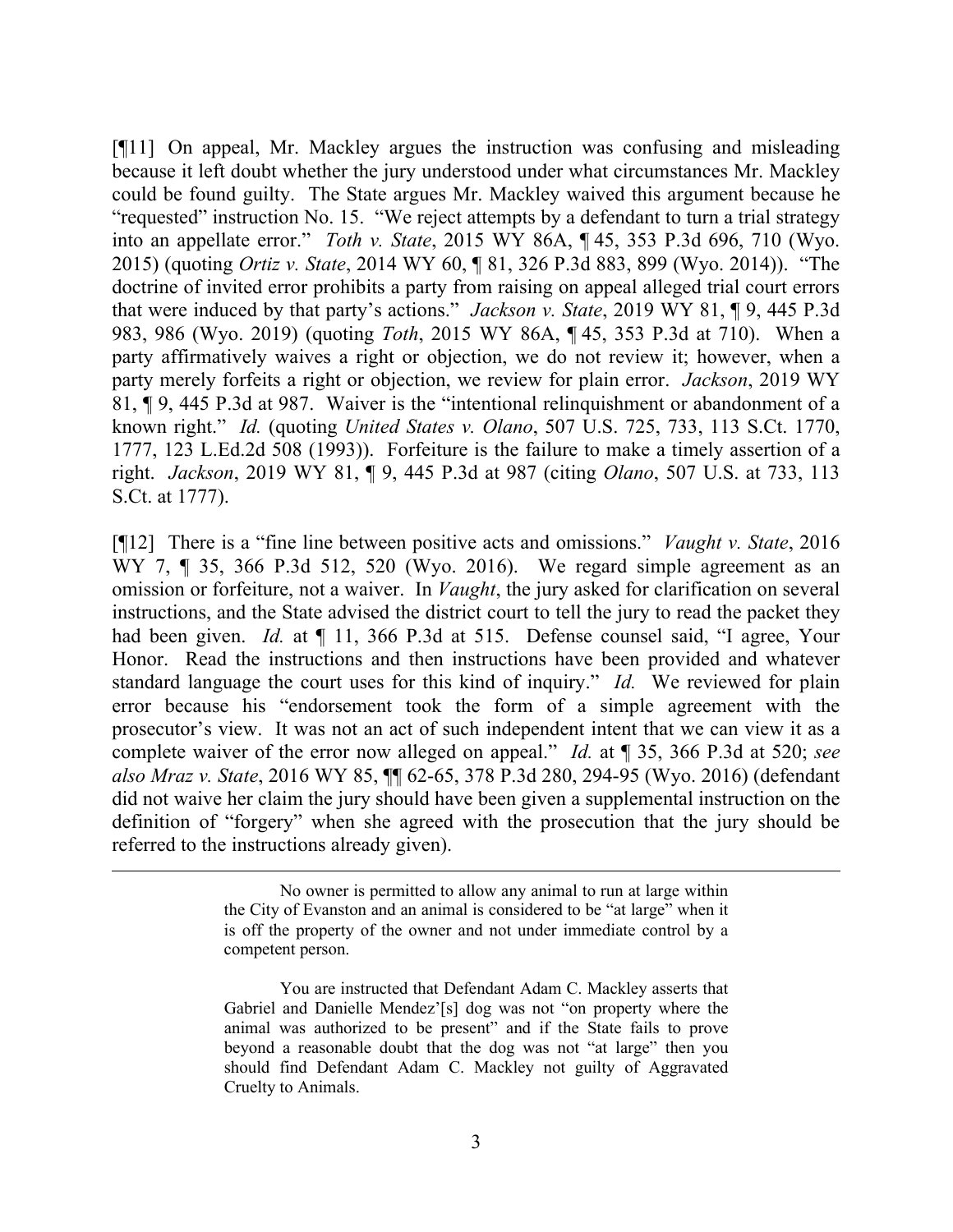[¶13] Waiver requires something more affirmative than simple agreement; it requires an "intentional relinquishment or abandonment of a known right." *Jackson*, 2019 WY 81, ¶ 9, 445 P.3d at 987. In *Jackson*, the defendant argued that because the verdict form and jury instructions did not adequately describe separate instances of charged conduct, it was not possible to determine the specific conduct that formed the basis for his conviction. *Id.* at  $\llbracket 8, 445 \text{ P}$ . 3d at 986. However, the defendant knew there was a description issue during trial because the defense and prosecution could not agree whether to specify which conduct went with which charge in the verdict form, instructions, or both. *Id.* at ¶ 11, 445 P.3d at 987-88. Despite the court's invitation, the defendant then offered instructions that did nothing to differentiate between the instances and left the verdict form unchanged. *Id.* We determined Mr. Jackson waived his claim of reversible error because he offered the instructions the district court ultimately gave, and did not correct them when given the opportunity, thus inviting the error he complained of. *Id.*

[¶14] In *Toth v. State*, the defendant repeatedly declined the district court's offer to include an instruction on specific intent, despite his theory that he was too intoxicated to form the specific intent required for felony theft. 2015 WY 86A, ¶¶ 11-12, 353 P.3d at 702. Later, when the jury asked, "Do we only consider the original purpose of the taking of the equipment or do we consider the entire event[?]" Mr. Toth advised the court to "refer them to the elements instruction as previously given." *Id.* at ¶ 13, 353 P.3d at 702. We found Mr. Toth waived his argument that the district court should have given an instruction on specific intent. *Id.* at ¶ 47, 353 P.3d at 711.

[¶15] This case is most similar to *Toth*. At the jury instruction conference, the court inquired whether the parties had agreed to any instructions. The State indicated they had:

> [Defense counsel] will certainly correct me but my understanding is the only real stipulation that I believe the parties have for the jury instructions is that he agreed that my theory of defense instruction that I crafted to eliminate some of his other proposed instructions would be appropriate; and so I believe that we have stipulated to that instruction. That was my understanding.

Mr. Mackley's attorney said, "Your Honor, she's correct that we reached an agreement with regard to the instruction that she drafted, which she phrases as a theory of the defense instruction. Based on that, I informed her we are withdrawing our Instructions No. 1 and 2." The discussion then turned back to Mr. Mackley's self-defense theory, and the court took a recess so the parties could confer. When it resumed, they went through numerous pattern instructions before turning back to those the parties had submitted. The court asked Mr. Mackley's attorney, in reference to instruction No. 15, "And this is the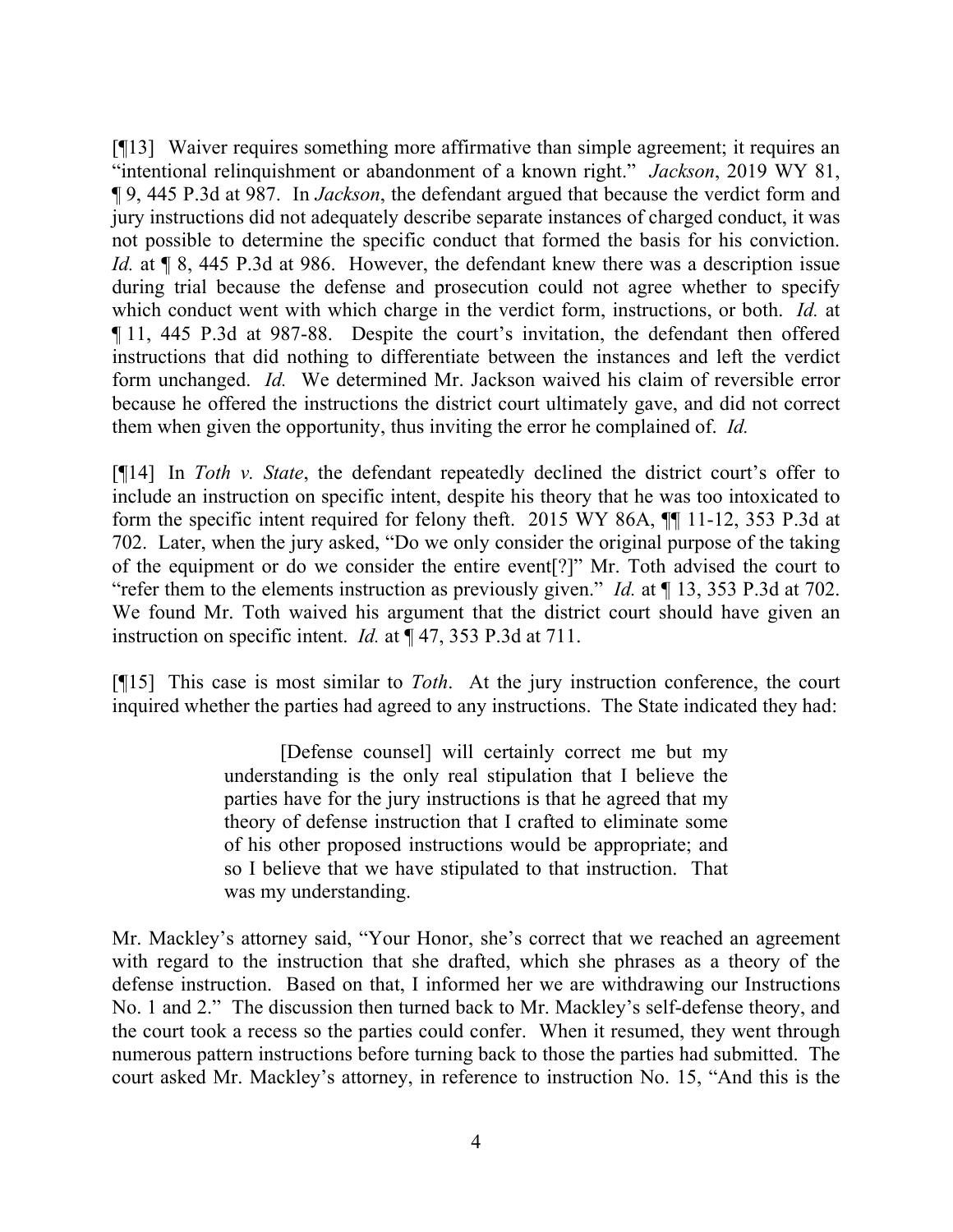instruction you would like me to give. . . . Is that correct, [defense counsel]?" Mr. Mackley's counsel replied, "Yes, it is."

[¶16] The record shows Mr. Mackley did more than "merely agree" to the instruction, he negotiated with the State to draft it, and twice affirmatively endorsed it. Mr. Mackley abandoned a known right because he offered the instruction jointly with the State and declined the opportunity to object or correct any potential confusion it could cause.

# *II. The district court correctly denied Mr. Mackley's elements instruction*

[¶17] The standard of review for a district court's action on jury instructions is abuse of discretion. *Farrow v. State*, 2019 WY 30, ¶ 12, 437 P.3d 809, 815 (Wyo. 2019) (citing *Merit Energy Co., LLC v. Horr*, 2016 WY 3, ¶ 23, 366 P.3d 489, 497 (Wyo. 2016)). "The district court 'has extensive discretion in tailoring jury instructions, so long as they correctly state the law and fairly and adequately cover the issues presented.'" *Farrow*, 2019 WY 30, ¶ 12, 437 P.3d at 815 (quoting *Merit Energy Co.*, 2016 WY 3, ¶ 23, 366 P.3d at 497). Mr. Mackley's challenge to the elements instruction rests on statutory interpretation, which we review de novo. *Bird v. Lampert*, 2021 WY 11, ¶ 7, 479 P.3d 382, 384 (Wyo. 2020).

[¶18] Mr. Mackley and the State proposed different elements instructions on the animal cruelty charge, and the district court gave the State's version, which read:

> The elements of the crime of Aggravated Cruelty to Animals as charged in the Information are:

- 1. On or about the  $25<sup>th</sup>$  day of May, 2019;
- 2. In Uinta County, Wyoming;
- 3. The Defendant, Adam C. Mackley;
- 4. Shot
- 5. Any domesticated animal owned by another person;
- 6. While the animal was on property where the animal was authorized to be present.

If you find from your consideration of all the evidence that each of these elements has been proved beyond a reasonable doubt, then you should find the defendant guilty.

If, on the other hand, you find from your consideration of all the evidence that any of these elements has not been proved beyond a reasonable doubt, then you should find the defendant not guilty.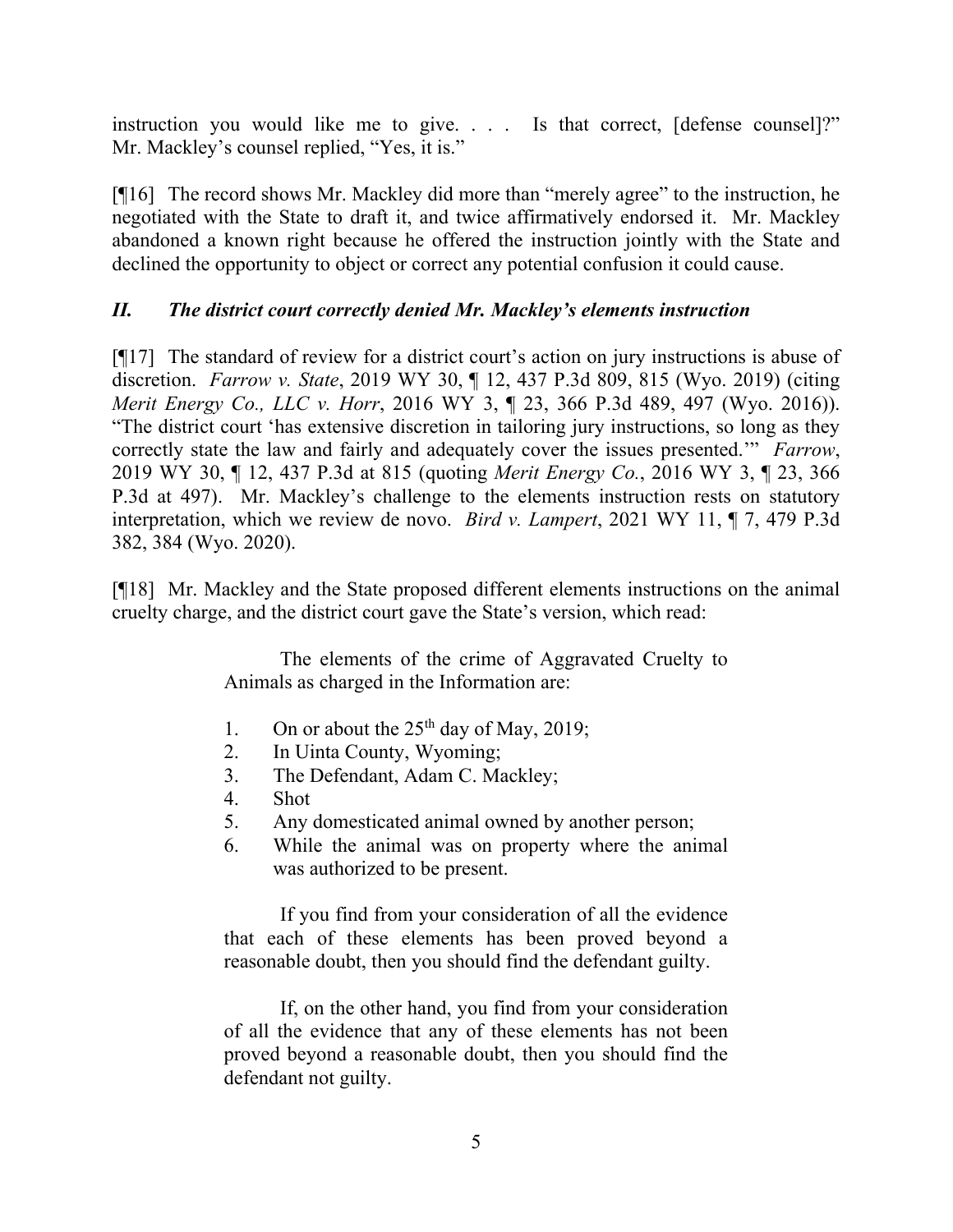Mr. Mackley argues the district court erred by refusing his elements instruction, which included this portion of the Wyoming statute:

> (m) Nothing in subsection (a),  $\dots$  (c)(vii) or (n) of this section shall be construed to prohibit:

> > (i) A person from humanely destroying an animal, including livestock;

[¶19] Mr. Mackley's counsel urged the district court to give his instruction because "that's the statute; and the statute is clear." The State responded that subsection (m) would be confusing, and not a clear statement of the law if it were included in the elements instruction. The district court agreed and rejected Mr. Mackley's instruction. Mr. Mackley's counsel objected, but did not ask the court to offer subsection (m) as a separate instruction.

[¶20] Mr. Mackley also contends, for the first time on appeal, that subsection (m) should have been given as a theory of defense. Normally, we review a court's refusal to give a theory of defense instruction de novo, however when the instruction was not offered by a defendant, or, in this case, was not offered as a theory of defense, the standard of review is plain error. *Hopkins v. State*, 2019 WY 77, ¶ 18, 445 P.3d 582, 588 (Wyo. 2019). The instruction must present a proper theory of defense that is recognized by statute or case law in the jurisdiction. *Garza v. State*, 2020 WY 32, ¶ 18, 458 P.3d 1239, 1243 (Wyo. 2020) (citing *Bouwkamp v. State*, 833 P.2d 486, 490 (Wyo. 1992)). Both of Mr. Mackley's contentions raise an issue of statutory construction, which we review de novo. *Bird*, 2021 WY 11, ¶ 7, 479 P.3d at 384. Because Mr. Mackley's argument that the killing was humane, and therefore excluded from the crime of aggravated cruelty to animals, is not supported by the language of the statute, we conclude the district court did not err by refusing to give his instruction.

[¶21] Our goal when interpreting a statute is to give effect to the intent of the legislature and to attempt to determine that intent primarily through the plain and ordinary meaning of the words used in the statute. *Bird*, 2021 WY 11, ¶ 8, 479 P.3d at 384 (citing *Matter of Adoption of MAJB*, 2020 WY 157, ¶ 15, 478 P.3d 196, 201 (Wyo. 2020)).

> Where there is plain, unambiguous language used in a statute there is no room for construction, and a court may not look for and impose another meaning. Where legislative intent is discernible a court should give effect to the most likely, most reasonable, interpretation of the statute, given its design and purpose.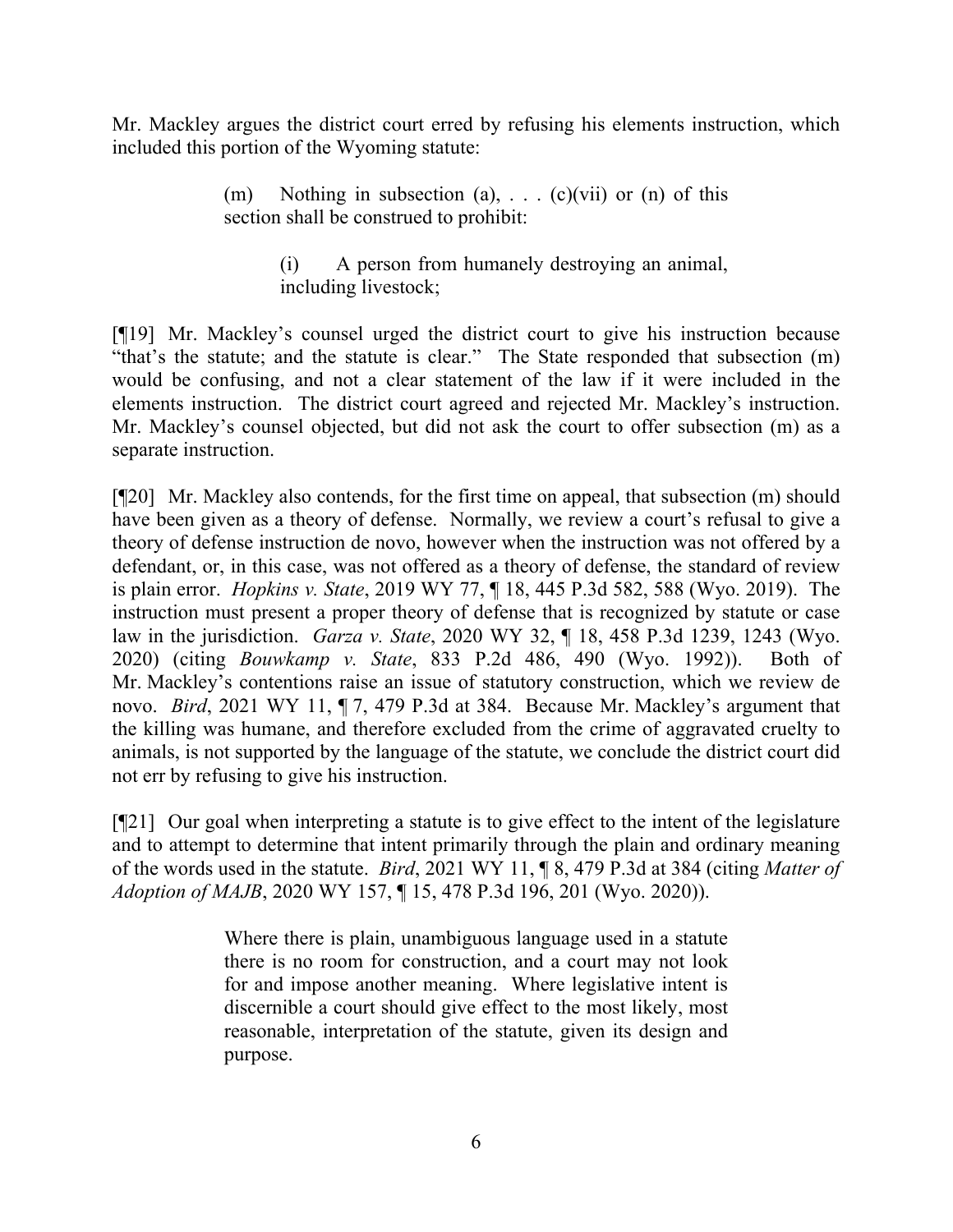*Hopkins*, 2019 WY 77, ¶ 7, 445 P.3d at 585 (quoting *Adekale v. State*, 2015 WY 30, ¶ 12, 344 P.3d 761, 765 (Wyo. 2015) (citations and quotation marks omitted)).

[¶22] The statute's plain language sets forth the elements of aggravated animal cruelty: the defendant (1) shoots, (2) a domesticated animal owned by another person, (3) while the animal is on property where it is authorized to be present. Wyo. Stat. Ann. § 6-3-  $203(c)(vii)$ . Subsection (m) is an exception to  $(c)(vi)$  when someone "humanely destroy[s]" a domesticated animal or livestock, even when the animal is owned by another person and on property where it was authorized to be. If, as Mr. Mackley contends, inhumane killing is an element of the crime, then any animal could be killed, under any circumstances, as long as it is killed quickly. "[W]e strive to avoid an interpretation that produces an absurd result, or that renders a portion of the statute meaningless." *HB Fam. Ltd. P'ship v. Teton Cnty. Bd. of Cnty. Comm'rs*, 2020 WY 98, ¶ 56, 468 P.3d 1081, 1096 (Wyo. 2020) (quoting *Seherr-Thoss v. Teton Cnty. Bd. of Cnty. Comm'rs*, 2014 WY 82, 19, 329 P.3d 936, 945 (Wyo. 2014) (citations omitted)).

[¶23] "Humane" means "marked by compassion, sympathy, or consideration for other human beings or animals." *Humane*, Webster's Third New International Dictionary (2002). Mr. Mackley argues subsection (m) means if Rocky died quickly and without excess pain, Mr. Mackley acted humanely. He misreads the statute. "Humanely" describes an act driven by compassion for animals who are suffering and distressed, not the swift execution of any livestock or domesticated animal owned by another person, for any reason. Mr. Mackley presented no evidence that he "humanely destroyed" Rocky. Rocky was not suffering or distressed and did not need to be euthanized. The fact that Rocky died immediately, from one shot, without cuts, bruises, or abrasions did not make his dispatch humane. Because the evidence did not support Mr. Mackley's position that he humanely killed Rocky, under the plain meaning of the statute, the district court committed no error when it declined to instruct the jury on subsection (m).

# *III. The evidence was sufficient for the jury to convict Mr. Mackley of reckless endangering*

[¶24] Mr. Mackley argues there was insufficient evidence to convict him of reckless endangering, and his motion for judgment of acquittal should have been granted. The standard of review for sufficiency of the evidence and denial of a motion for judgment of acquittal is the same. *Armajo v. State*, 2020 WY 153, ¶ 20, 478 P.3d 184, 191 (Wyo. 2020) (citing *Foltz v. State*, 2017 WY 155, ¶ 10, 407 P.3d 398, 401 (Wyo. 2017)). We must determine "whether the evidence could reasonably support the jury's verdict." *Armajo*, 2020 WY 153, ¶ 21, 478 P.3d at 191 (quoting *Huckins v. State*, 2020 WY 21, ¶ 10, 457 P.3d 1277, 1279 (Wyo. 2020)). We do not reweigh the evidence or reexamine the credibility of witnesses, but examine the evidence in the light most favorable to the State. *Armajo*, 2020 WY 153, ¶ 21, 478 P.3d at 191. We accept the State's evidence as true, giving it every favorable inference which can reasonably and fairly be drawn from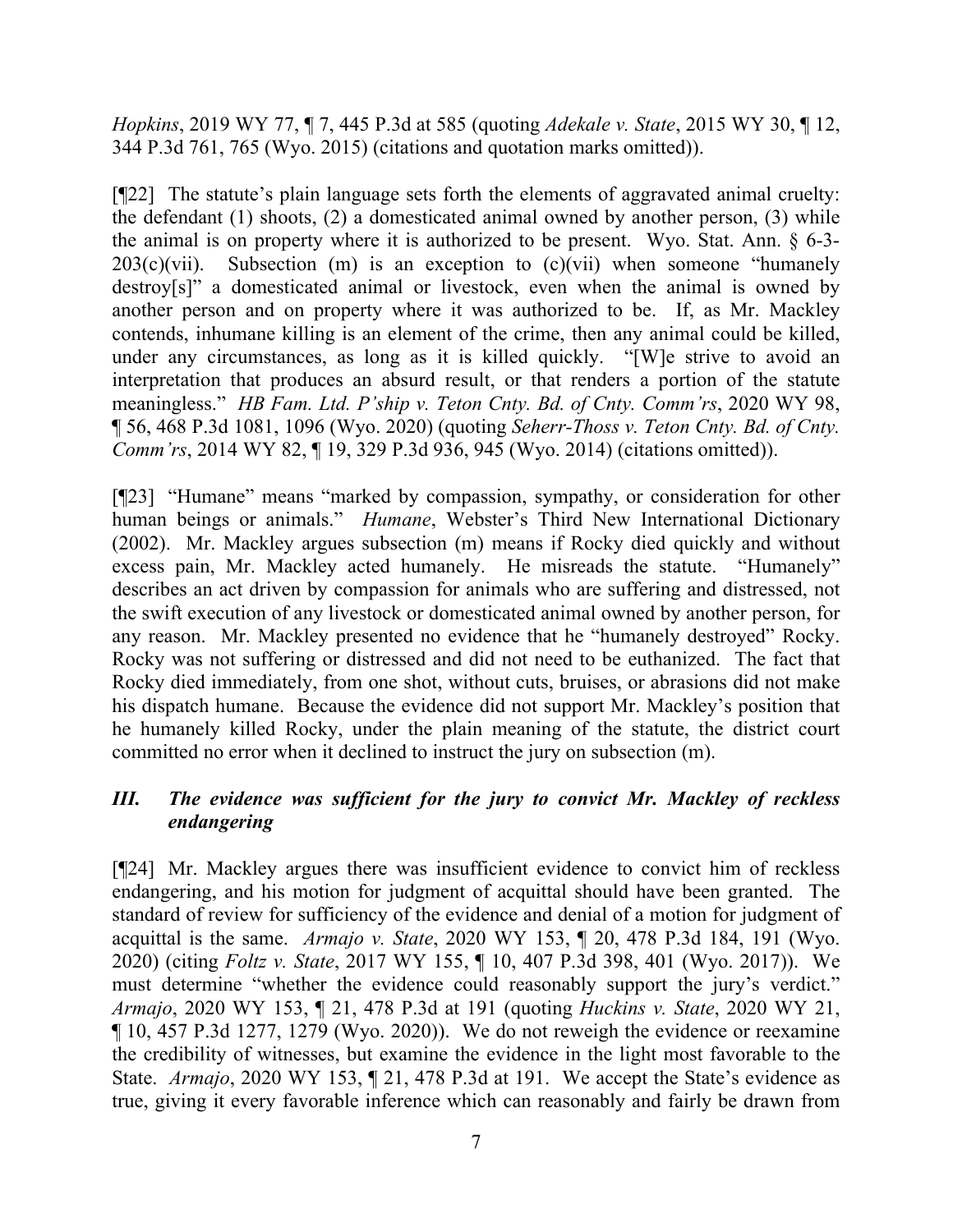it. *Id.* "We disregard any evidence favorable to the appellant that conflicts with the State's evidence." *Id.* (quotation marks and citation omitted).

[¶25] The jury found Mr. Mackley guilty of reckless endangering under Wyo. Stat. Ann. § 6-2-504(a) (LexisNexis 2017) which states:

> (a) A person is guilty of reckless endangering if he recklessly engages in conduct which places another person in danger of death or serious bodily injury.

Mr. Mackley argues the State did not prove he engaged in conduct which placed P.V. in danger because he did not point the gun at P.V., and because he acted cautiously and was not "wildly shooting" his gun. Pointing a gun at someone is conduct that may be charged under reckless endangering, but it is not the only way to commit the crime. In his motion for judgment of acquittal, Mr. Mackley argued *Sindelar v. State*, 932 P.2d 730, 733 (Wyo. 1997), stood for the proposition that the statute required "at least" pointing a gun at someone. Mr. Sindelar was charged with aggravated assault and battery for pointing a pistol at the victim's son and ordering him to "get his sister back in the truck" or he would kill his mother. 932 P.2d at 731. He asked for a jury instruction on reckless endangering as a lesser included offense. *Id.* at 731-32. This Court held reckless endangering was not a lesser included offense of aggravated assault and battery and explained that subsection (b) of Wyo. Stat. Ann. § 6-2-504 codifies the Model Penal Code rule that when a defendant points a gun at someone, he is presumed to have committed reckless endangering. *Sindelar*, 932 P.2d at 733. Subsection (b) provides:

> (b) Any person who knowingly points a firearm at or in the direction of another, whether or not the person believes the firearm is loaded, is guilty of reckless endangering unless reasonably necessary in defense of his person, property or abode or to prevent serious bodily injury to another or as provided for under W.S. 6-2-602.

Wyo. Stat. Ann. § 6-2-504 (LexisNexis 2017). Subsection (b) therefore identifies specific conduct that is a subset of the more general category of reckless endangering. Mr. Mackley did not point a gun at P.V., therefore he was charged under subsection (a), which only required that he recklessly engaged in conduct which placed P.V. in danger of death or serious bodily injury.

[¶26] Mr. Mackley also argues that he did not act recklessly because he did not "wildly" shoot at the dog, but "was cautious" and "put the gun right next to Rocky's neck to avoid any risk of harm to PV." The jury was instructed: